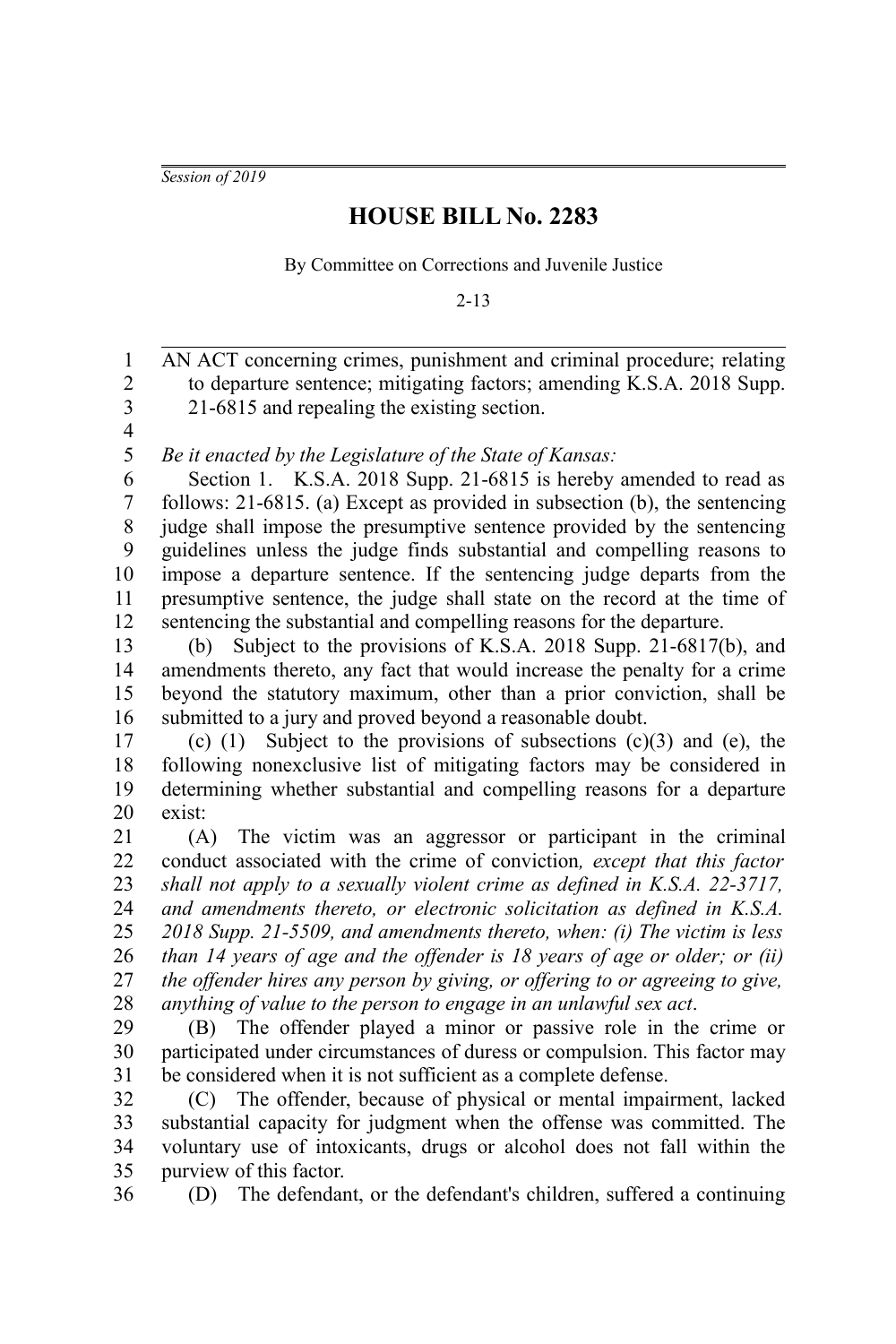pattern of physical or sexual abuse by the victim of the offense and the offense is a response to that abuse. 1 2

(E) The degree of harm or loss attributed to the current crime of conviction was significantly less than typical for such an offense. 3 4

(F) The offender committed such crime as a result of an injury, including major depressive disorder, polytrauma, post-traumatic stress disorder or traumatic brain injury, connected to service in a combat zone, as defined in section 112 of the federal internal revenue code of 1986, in the armed forces of the United States of America. As used in this subsection, "major depressive disorder," "polytrauma," "post-traumatic stress disorder" and "traumatic brain injury" shall mean the same as such terms are defined in K.S.A. 2018 Supp. 21-6630, and amendments thereto. 5 6 7 8 9 10 11 12

(2) Subject to the provisions of subsection  $(c)(3)$ , the following nonexclusive list of aggravating factors may be considered in determining whether substantial and compelling reasons for departure exist: 13 14 15

(A) The victim was particularly vulnerable due to age, infirmity, or reduced physical or mental capacity which was known or should have been known to the offender. 16 17 18

(B) The defendant's conduct during the commission of the current offense manifested excessive brutality to the victim in a manner not normally present in that offense. 19 20 21

(C) The offense was motivated entirely or in part by the race, color, religion, ethnicity, national origin or sexual orientation of the victim or the offense was motivated by the defendant's belief or perception, entirely or in part, of the race, color, religion, ethnicity, national origin or sexual orientation of the victim whether or not the defendant's belief or perception was correct. 22 23 24 25 26 27

(D) The offense involved a fiduciary relationship which existed between the defendant and the victim. 28 29

(E) The defendant, 18 or more years of age, employed, hired, used, persuaded, induced, enticed or coerced any individual under 16 years of age to: 30 31 32

33

(i) Commit any person felony;

(ii) assist in avoiding detection or apprehension for commission of any person felony; or 34 35

(iii) attempt, conspire or solicit, as defined in K.S.A. 2018 Supp. 21- 5301, 21-5302 and 21-5303, and amendments thereto, to commit any person felony. 36 37 38

That the defendant did not know the age of the individual under 16 years of age shall not be a consideration. 39 40

(F) The defendant's current crime of conviction is a crime of extreme sexual violence and the defendant is a predatory sex offender. As used in this subsection: 41 42 43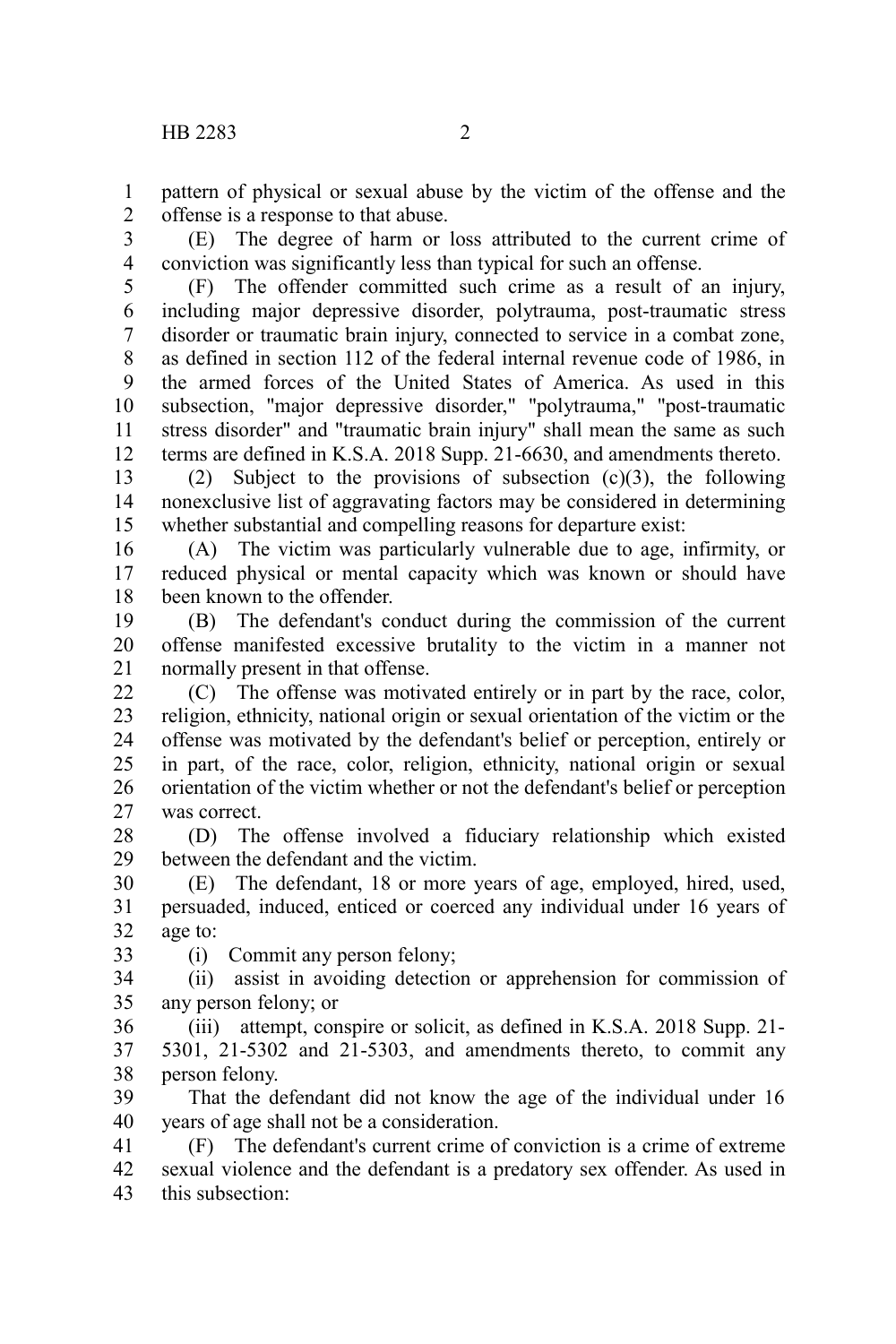(i) "Crime of extreme sexual violence" is a felony limited to the following: 1 2

(a) A crime involving a nonconsensual act of sexual intercourse or sodomy with any person; 3 4

(b) a crime involving an act of sexual intercourse, sodomy or lewd fondling and touching with any child who is 14 or more years of age but less than 16 years of age and with whom a relationship has been established or promoted for the primary purpose of victimization; 5 6 7 8

(c) a crime involving an act of sexual intercourse, sodomy or lewd fondling and touching with any child who is less than 14 years of age; 9 10

(d) aggravated human trafficking, as defined in K.S.A. 2018 Supp. 21-5426(b), and amendments thereto, if the victim is less than 14 years of age; or 11 12 13

(e) commercial sexual exploitation of a child, as defined in K.S.A. 2018 Supp. 21-6422, and amendments thereto, if the victim is less than 14 years of age. 14 15 16

(ii) "Predatory sex offender" is an offender who has been convicted of a crime of extreme sexual violence as the current crime of conviction and who: 17 18 19

(a) Has one or more prior convictions of any crimes of extreme sexual violence. Any prior conviction used to establish the defendant as a predatory sex offender pursuant to this subsection shall also be counted in determining the criminal history category; or 20 21 22 23

(b) suffers from a mental condition or personality disorder which makes the offender likely to engage in additional acts constituting crimes of extreme sexual violence. 24 25 26

(iii) "Mental condition or personality disorder" means an emotional, mental or physical illness, disease, abnormality, disorder, pathology or condition which motivates the person, affects the predisposition or desires of the person, or interferes with the capacity of the person to control impulses to commit crimes of extreme sexual violence. 27 28 29 30 31

(G) The defendant was incarcerated during the commission of the offense. 32 33

(H) The crime involved two or more participants in the criminal conduct, and the defendant played a major role in the crime as the organizer, leader, recruiter, manager or supervisor. 34 35 36

In determining whether aggravating factors exist as provided in this section, the court shall review the victim impact statement. 37 38

(3) If a factual aspect of a crime is a statutory element of the crime or is used to subclassify the crime on the crime severity scale, that aspect of the current crime of conviction may be used as an aggravating or mitigating factor only if the criminal conduct constituting that aspect of the current crime of conviction is significantly different from the usual 39 40 41 42 43